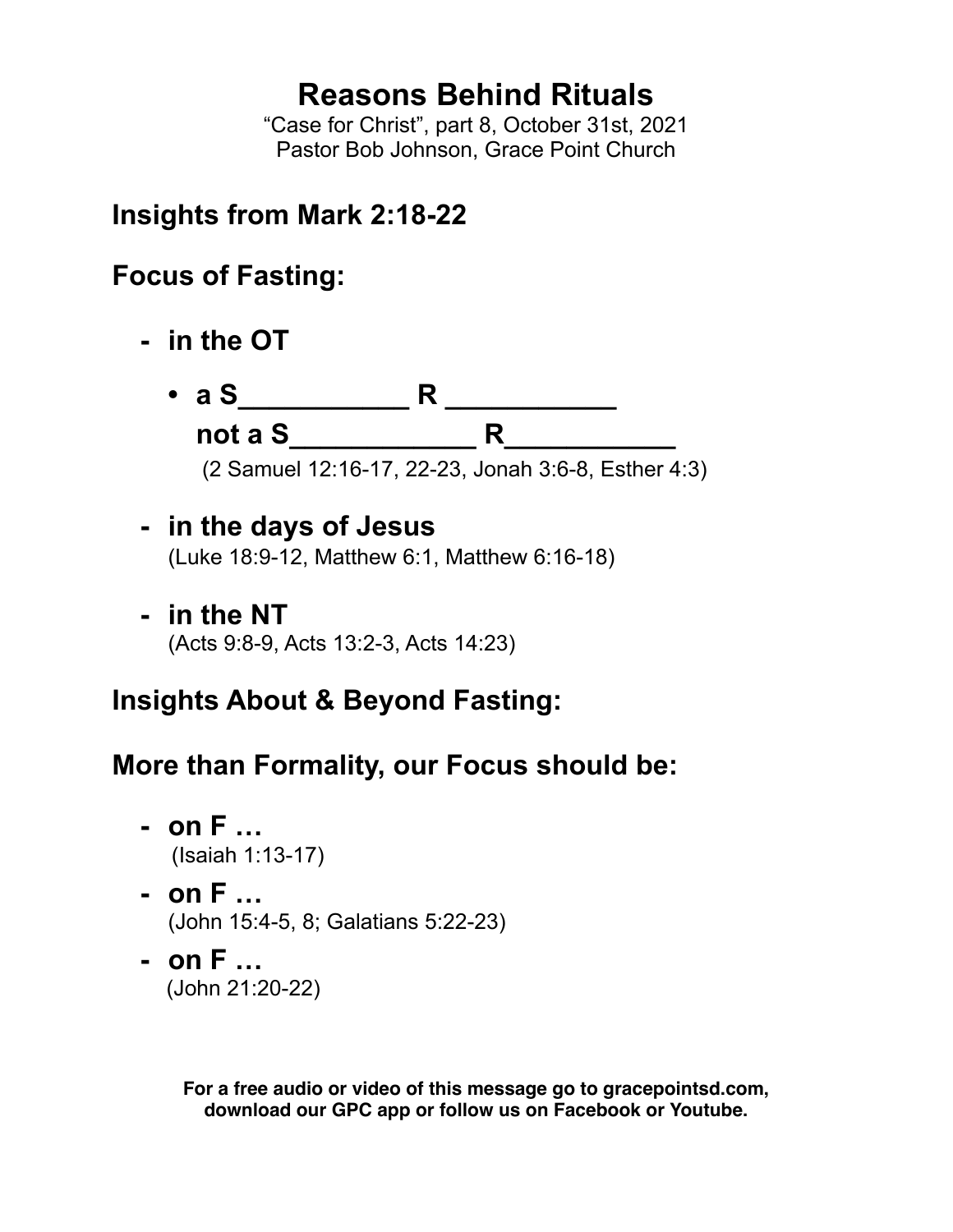#### **This Week's Discussion Guide (part 6):**

Welcome to our eighth week of our 10 week study and discussion of the Gospel of Mark. Our last week meeting will be the week of Sunday, November 14th (the week before Thanksgiving :).

At GPC, we are big on small groups :). May our church family grow warmer together as we meet in small groups to develop friendships and encourage each other as we learn to walk with Jesus and apply God's truths to our everyday lives.

#### **Getting Started:**

Last Sunday morning at GPC we looked at Mark 2:18-22. We read and reflected on what Jesus had to say about fasting along with looking at other 'fasting passages' throughout the Bible.

Speaking of fasting, imagine you just finished a time of fasting. What would be a food that you would really look forward to enjoying?

One of the illustrations Jesus shared in response to a question regarding fasting was about patching an old garment with a new piece of cloth.

Speaking of clothing, what is a piece of your wardrobe (from head to toe) that you really enjoy that if it tore or got lost or no longer fit, would be a real bummer?

One of the insights we reflected on last Sunday was how a helpful spiritual habit can become a more scheduled spiritual ritual where we 'just go through the motions'.

Which of the following could most easily become something where you just 'go through the motions' and 'check off a box'?

| - | going to church         | -                        | daily Bible reading |
|---|-------------------------|--------------------------|---------------------|
| - | serving/volunteering    | $\overline{\phantom{0}}$ | giving/tithing      |
| - | communion               | $\sim$                   | fasting             |
| - | attending a small group | $\overline{\phantom{a}}$ | praying             |
|   |                         |                          |                     |

Habits can be very helpful as long as we don't forget why we do what we do. Which 2 or 3 of the above activities (or something else) have been most helpful or impactful in your relationship with God?

Fasting can be anything you give up for a period of time in order to focus more on your relationship with God.

Can you think of anything you have fasted from? What was that experience like?

#### **Looking back to last Sunday:**

Looking back at Mark 2:18-22 and your notes from last Sunday, what are some thoughts or Bible verses that stood out to you?